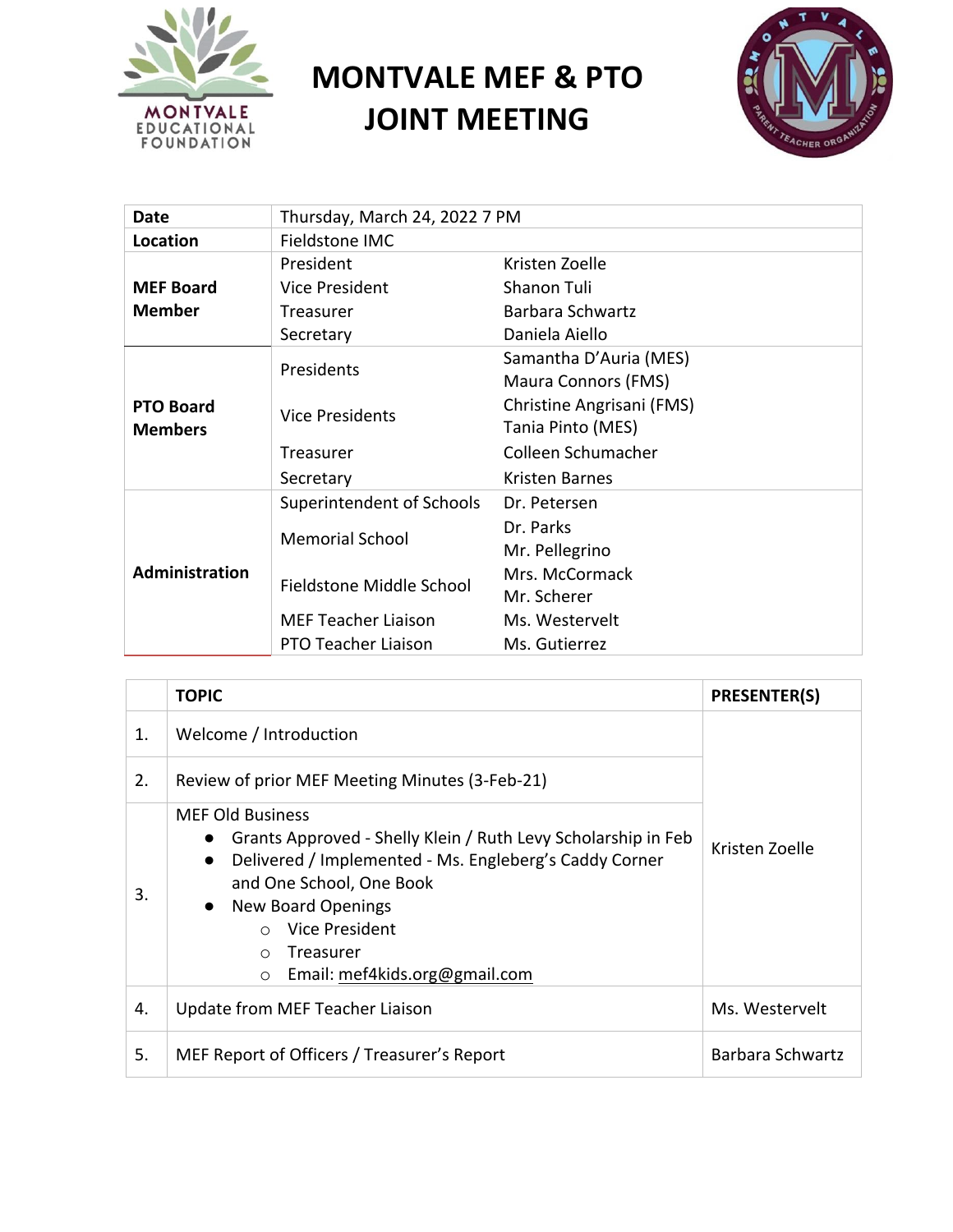## MONTVALE MEF & PTO JOINT MEETING

|    | <b>MEF Fundraising Update</b>                                                                                                                                                                                                                                                                                                                                                                                                                                                                                                                                                                      |                                          |
|----|----------------------------------------------------------------------------------------------------------------------------------------------------------------------------------------------------------------------------------------------------------------------------------------------------------------------------------------------------------------------------------------------------------------------------------------------------------------------------------------------------------------------------------------------------------------------------------------------------|------------------------------------------|
| 6. | Golf Outing - June 6                                                                                                                                                                                                                                                                                                                                                                                                                                                                                                                                                                               | Shanon Tuli                              |
|    | <b>Spring Spiritwear</b>                                                                                                                                                                                                                                                                                                                                                                                                                                                                                                                                                                           |                                          |
| 7. | MEF New Business / Grants                                                                                                                                                                                                                                                                                                                                                                                                                                                                                                                                                                          | Kristen Zoelle                           |
| 8. | <b>Recognition of New MEF Trustees</b>                                                                                                                                                                                                                                                                                                                                                                                                                                                                                                                                                             | Daniela Aiello                           |
|    | PTO Presidents Report:<br><b>Completed Fundraisers and Events:</b><br>Jura Donation<br>$\circ$<br>Uncle Louie's Fundraiser<br>$\circ$<br>The Pizza Parlour Fundraiser<br>$\circ$<br>8 <sup>th</sup> Grade Dance Jersey Mike's Fundraiser<br>$\circ$<br>Recent/Ongoing Fundraisers, Enhancements & Events:<br>Memorial:<br>$\circ$<br>Author visit - Angela Dominguez: to support One<br>School, One Book MEF Grant<br>Fieldstone:<br>$\circ$<br>Full Building - Classroom Falcon Signage<br>٠<br>3 Author Visits - Mykee Fowlin, Jessica Vitalis<br>٠                                              |                                          |
| 9. | & Jerry Craft<br>Fieldstone St. Patrick's Day Celebration<br>Memorial & Fieldstone<br>$\circ$<br><b>Recess Equipment</b><br>Piloting Teacher Hot Lunch Program<br>٠<br>Piloting new committee - Sunshine<br>٠<br>Committee<br>Sogno Coffee - orders due 3/25<br>School Supply Tool Kits - Order by 4/15<br>٠                                                                                                                                                                                                                                                                                       | <b>Maura Connors</b><br>Samantha D'Auria |
|    | Upcoming Fundraisers, Enhancements & Events:<br>MES Art Show - 4/28<br>$\circ$<br>International Day - 5/26<br>$\circ$<br>FMS Spring Fling - 6/3<br>$\circ$<br>8 <sup>th</sup> grade events Montvale/Woodcliff Lake Mixer -<br>$\circ$<br>6/11, Dance 6/15, BBQ 6/16<br>4 <sup>th</sup> grade picnic 6/17<br>$\circ$<br>Upcoming Volunteer Opportunities: Spring Events at<br>$\circ$<br>MES and FMS, as well as Class Coordinator Roles for<br>FMS Class of 2026<br>Board Positions 2021-2023 Openings: email<br>ptomontvale@gmail.com if interested in applying:<br>Co-President (MES)<br>$\circ$ |                                          |